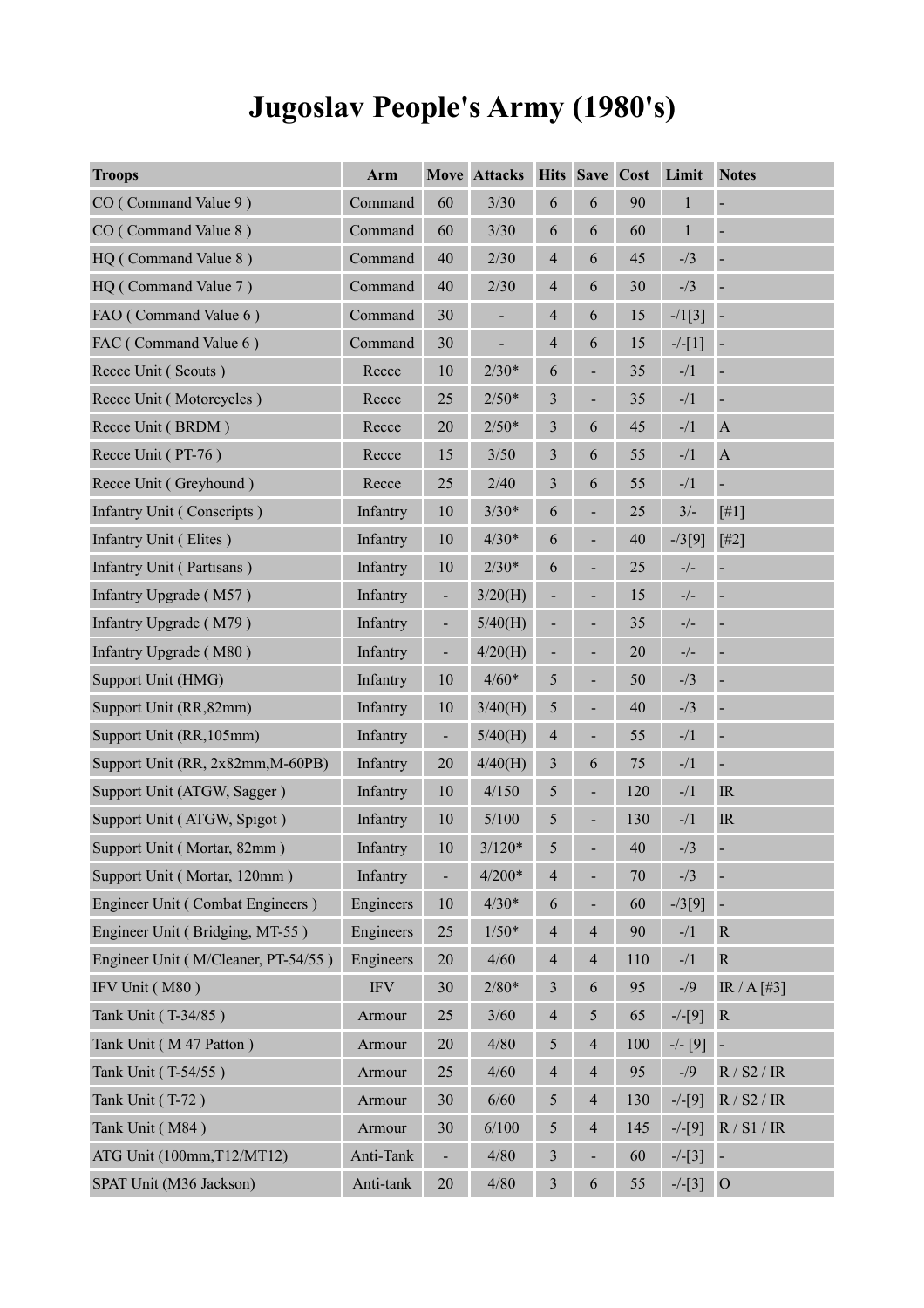| ATGW Unit (AT-3 Sagger, BOV1)      | Anti-Tank | 20                       | 4/150                    | 3                       | 6              | 165    | $-/-[3]$                                  | $[83+]$                           |
|------------------------------------|-----------|--------------------------|--------------------------|-------------------------|----------------|--------|-------------------------------------------|-----------------------------------|
| Air Defence Unit (AA,20mm)         | Artillery | $\overline{\phantom{0}}$ | 1/40                     | 5                       |                | 15     | $-1/1$                                    |                                   |
| Air Defence Unit (AA, Triple 20mm) | Artillery | ÷,                       | 3/40                     | $\overline{4}$          |                | 30     | $-1/1$                                    |                                   |
| Air Defence Unit (AA,40mm Bofors)  | Artillery | $\blacksquare$           | 1/50                     | 4                       |                | 10     | $-1/1$                                    | ÷,                                |
| Air Defence Unit (AA,37mm)         | Artillery | ÷,                       | 1/50                     | 4                       |                | 10     | $-1/1$                                    | $\overline{a}$                    |
| Air Defence Unit (AA,57mm)         | Artillery | $\blacksquare$           | $1/60$                   | 4                       | -              | 15     | $-1/1$                                    | $\overline{\phantom{a}}$          |
| Air Defence Unit (AA,M53/59)       | Artillery | 20                       | 2/50                     | 3                       | 6              | 45     | $-1/1$                                    | $\overline{O}$                    |
| Air Defence Unit (AA, BOV3)        | Artillery | 20                       | 3/40                     | $\overline{\mathbf{3}}$ | 6              | 50     | $-1/1$                                    | $[83+]$                           |
| Air Defence Unit (AA,ZSU-57-2)     | Artillery | 25                       | 2/60                     | 3                       | 6              | 55     | $-1/1$                                    | $\mathcal{O}$                     |
| Air Defence Unit (AA, SA-6)        | Artillery | 20                       | 4/200                    | $\overline{\mathbf{3}}$ | 6              | 105    | $-1/1$                                    | IR                                |
| Air Defence Unit (AA, SA-7)        | Artillery | $10\,$                   | 4/100                    | 5                       | ÷,             | 70     | $-1/1$                                    | $\ensuremath{\mathsf{IR}}\xspace$ |
| Air Defence Unit (AA, SA-9)        | Artillery | 25                       | 5/200                    | 3                       | 6              | 120    | $-1/1$                                    | IR                                |
| Artillery Unit (120mm Mortar)      | Artillery | $\overline{\phantom{0}}$ | $\overline{4}$           | $\mathfrak{Z}$          | ÷,             | 60     | $-/-[3]$                                  | $\overline{\phantom{a}}$          |
| Artillery Unit (122mm)             | Artillery | $\overline{\phantom{0}}$ | $\mathfrak{Z}$           | 3                       | -              | 45     | $-/-[9]$                                  | ÷                                 |
| Artillery Unit (122mm, 2S1 M1974)  | Artillery | 30                       | 3                        | 3                       | 6              | 70     | $-/-[3]$                                  | $\mathbf{A}$                      |
| Artillery Unit (130mm)             | Artillery |                          | $\overline{4}$           | 3                       | -              | 60     | $-/-[3]$                                  |                                   |
| Artillery Unit (152mm)             | Artillery | ÷,                       | $\overline{4}$           | $\overline{2}$          |                | 60     | $-/-[3]$                                  |                                   |
| Artillery Unit (Rocket Launcher)   | Artillery | 20                       | 6                        | $\overline{\mathbf{3}}$ | $\blacksquare$ | 80     | $-/-[3]$                                  | $\blacksquare$                    |
| Attack Helicopter (Gazela)         | Aircraft  | ÷,                       | 4/50                     | 3                       | 5              | 150    | $-/-[2]$                                  | $[80+]$ [#4]                      |
| Aircraft Unit (Orao I/II)          | Aircraft  | $\blacksquare$           | 6                        | 3                       | 4              | 125    | $-/-[2]$                                  | $[80+]$                           |
| Aircraft Unit (Galeb/Jastreb)      | Aircraft  |                          | $\overline{4}$           | $\overline{\mathbf{3}}$ | $\overline{4}$ | 85     | $-/-[2]$                                  |                                   |
| Transport Unit (Truck)             | Transport | 20                       | $\overline{\phantom{0}}$ | 3                       | ÷,             | 10     | $\frac{\ }{2}\Big/ -$                     | $\blacksquare$                    |
| Transport Unit (M-60P)             | Transport | 20                       | $2/50*$                  | 3                       | 6              | 25     | $\mathord{\text{--}}/\mathord{\text{--}}$ | $\overline{a}$                    |
| Transport Unit (BTR-152)           | Transport | 20                       | $1/50*$                  | 3                       | 6              | $20\,$ | $-/-[3]$                                  | $\mathcal{O}$                     |
| Transport Unit (BTR-40)            | Transport | 20                       | $1/50*$                  | 3                       | 6              | 25     | $-/-[3]$                                  | O/A                               |
| Transport Unit (BTR-50PK)          | Transport | 20                       | $1/50*$                  | 3                       | 6              | 25     | $\mathord{\text{--}}/\mathord{\text{--}}$ | $\mathbf{A}$                      |
| Transport Unit (Heli, Mi-8 Hip)    | Transport | $\overline{\phantom{0}}$ | $2/50*$                  | 3                       | 6              | 40     | $-/-[2]$                                  | (4spaces)                         |

# **JUGOSLAV PEOPLE'S ARMY**

### **Special Rules**

- Normal tactical doctrine
- Counter-battery capability
- Air Superiority: -2 modifier to die roll
- You may schedule one ambush before the start of the game (50 points each)
- Assets include Artillery HE (max 9 per unit, 10 points each), Artillery Smoke (max 3 per unit, 20 points each), Artillery Illumination (max 3 per unit, 20 points each),Aircraft Ground-Attack (max 2 per unit, 10 points),Aircraft Air Assault (max 1 per unit,50 points each)

## **Battlegroup Selection**

- Max one recce unit per 1000 points
- Max one RR/ATGW support unit per 1000 points
- Max three mortar support units per 1000 points
- Max nine IFV units per 1000 points
- Max nine tanks units per 1000 points
- Max three ATG/SPAT/ATGW units per 1000 points
- Max one air defence unit per 1000 points